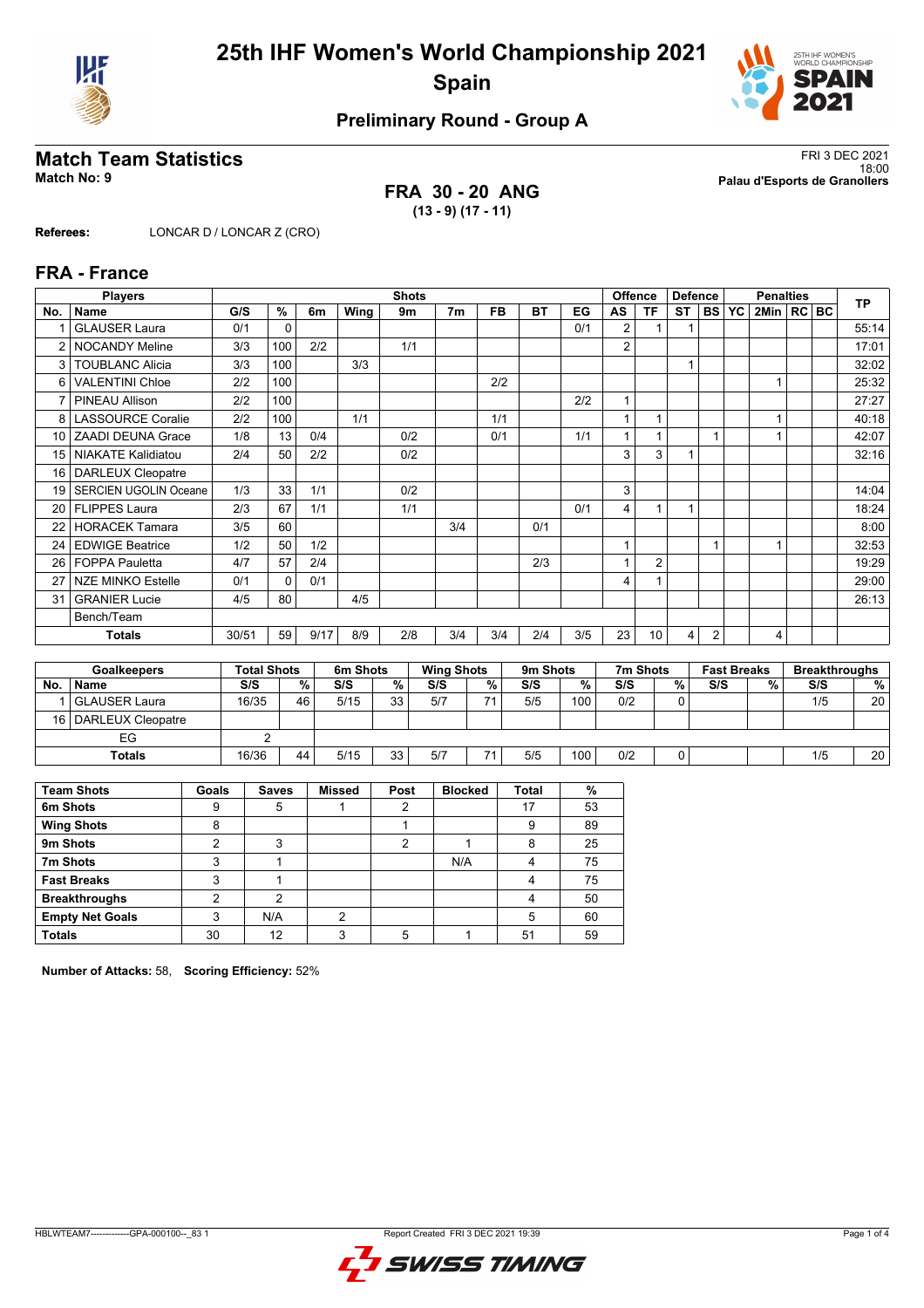

# **25th IHF Women's World Championship 2021 Spain**



# **Preliminary Round - Group A**

**FRA 30 - 20 ANG (13 - 9) (17 - 11)**

**Match Team Statistics** FRI 3 DEC 2021 18:00 **Match No: 9 Palau d'Esports de Granollers**

**Referees:** LONCAR D / LONCAR Z (CRO)

1/1

0/3

╱

### **FRA - France**

|                              |                        |                    |                                                | <b>Shots Distribution</b>         |                |                                   |                |                    |                             |                              |
|------------------------------|------------------------|--------------------|------------------------------------------------|-----------------------------------|----------------|-----------------------------------|----------------|--------------------|-----------------------------|------------------------------|
| <b>Players</b>               |                        |                    |                                                |                                   |                |                                   |                |                    |                             |                              |
| Goals / Shots<br>1 GLAUSER L | 2 NOCANDY M            | 3 TOUBLANC A       |                                                | 6 VALENTINI C                     | 7 PINEAU A     |                                   | 8 LASSOURCE C  | 10 ZAADI DEUNA G   |                             |                              |
|                              |                        |                    |                                                |                                   |                |                                   |                |                    |                             |                              |
|                              | $\overline{2/2}$       | $\sqrt{2}/2$       | 1/1                                            |                                   |                | . .<br>. .                        |                | ш.                 | $\overline{1/2}$            | 0/1                          |
|                              |                        | $1/1$ .            |                                                |                                   | 2/2            | U B                               |                | $\blacksquare$ 0/2 |                             |                              |
|                              | uн                     | u n                | $\blacksquare$ 1/1                             | $1/1$ $\blacksquare$              |                | $\blacksquare$ 1/1                | 1/1            |                    |                             | 0/1                          |
| 1-Missed                     |                        |                    |                                                |                                   |                |                                   |                | 1-Missed           |                             | 1-Blocked                    |
| <b>15 NIAKATE K</b>          | 16 DARLEUX C           |                    | 20 FLIPPES L<br>19 SERCIEN UGOLIN O            |                                   | 22 HORACEK T   |                                   | 24 EDWIGE B    | 26 FOPPA P         |                             |                              |
| $\sqrt{0/1}$                 |                        |                    | $\overline{2}\overline{2}$<br>$\overline{0/1}$ |                                   |                | $\bar{1}/\bar{1}$                 |                |                    | $\overline{0}/\overline{1}$ | 1/1                          |
|                              |                        | ■■                 |                                                | $\blacksquare$ $\blacksquare$ 1/2 |                | $1/2$ $\blacksquare$              |                | ш.                 |                             | 2/3                          |
| $\blacksquare$ 1/1           | $1/1$ $\blacksquare$   | $\blacksquare$ 1/1 |                                                | u d                               |                | $\blacksquare$ $\blacksquare$ 1/1 |                | н.                 | 1/1                         |                              |
| 1-Post                       |                        | 1-Post             | 1-Missed                                       |                                   |                |                                   | 1-Post         |                    | 1-Post                      |                              |
| H.                           | $\sqrt{2}/2$<br>1-Post |                    |                                                |                                   |                |                                   |                |                    |                             |                              |
| <b>Team</b><br>Goals / Shots |                        |                    | Offence                                        |                                   | <b>Defence</b> |                                   |                |                    |                             | Goalkeepers<br>Saves / Shots |
| 1/3                          |                        | 7/8                | $\checkmark$<br>2/4                            | 4/6                               |                | 0/2                               |                |                    |                             | $\overline{2}/6$             |
| $\sqrt{8/9}$                 | $\overline{3/5}$       | 3/6                | $\sqrt{0/1}$                                   | <b>Breakthroughs</b>              | $0/2$ /        | 1/3                               |                | 3/3                | $\overline{0}/\overline{1}$ |                              |
| $\frac{1}{2}$ 1/5<br>2/2     | 4/6                    |                    |                                                |                                   |                |                                   |                | 2/3                |                             | 4/6<br>1/2                   |
| $\blacksquare$ 7/7<br>2/2    | 2/3                    |                    | 3/5                                            | 2/2                               |                |                                   |                | 3/7<br>H.          | 0/3                         | 1/5                          |
| 5-Post<br>3-Missed           | 1-Blocked              | 3/4                | 14/9,<br>2/4<br><b>Empty Goal</b>              | <b>Empty Goal</b>                 | 0/7<br>7/10    |                                   | 2/2            |                    |                             |                              |
|                              |                        | 7 <sub>m</sub>     |                                                |                                   |                |                                   | 7 <sub>m</sub> | 1 GLAUSER L        |                             |                              |
|                              |                        |                    |                                                |                                   |                |                                   |                | 3/3<br>H           |                             | $\overline{27}6$             |
|                              |                        | 2/2                |                                                |                                   |                | 2/6                               |                |                    |                             |                              |

**Fast Breaks** 3/4 0/0

2/6

0/0

 $\overline{\phantom{0}}$ 

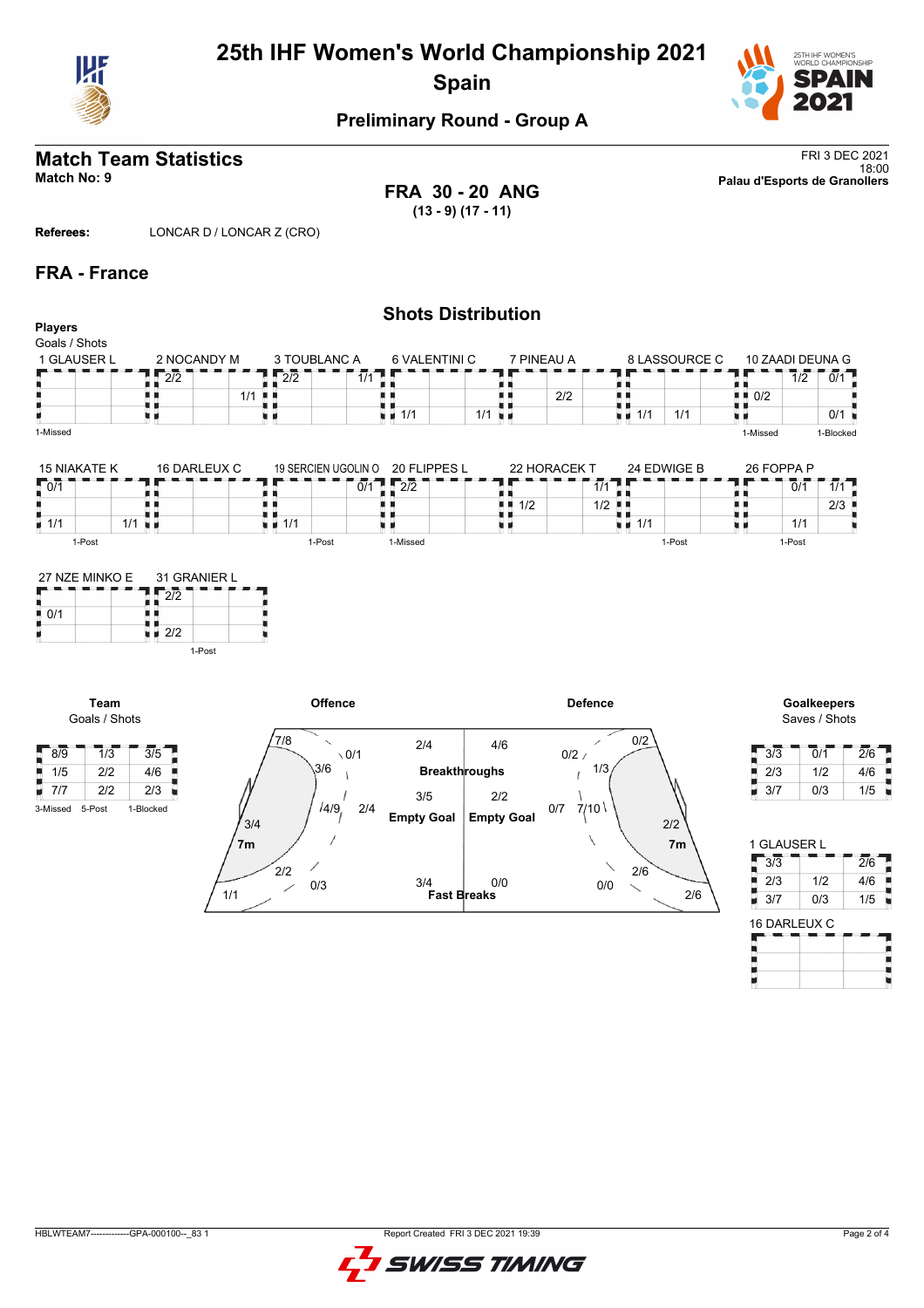



# **Preliminary Round - Group A**

### **FRA 30 - 20 ANG (13 - 9) (17 - 11)**

**Match Team Statistics** FRI 3 DEC 2021 18:00 **Match No: 9 Palau d'Esports de Granollers**

**Referees:** LONCAR D / LONCAR Z (CRO)

### **ANG - Angola**

|           | <b>Players</b>                     |       |                    |       |          | <b>Shots</b> |                   |                   |          |     |                | <b>Offence</b> | <b>Defence</b> |           |                    | <b>Penalties</b> |         |     | <b>TP</b>            |
|-----------|------------------------------------|-------|--------------------|-------|----------|--------------|-------------------|-------------------|----------|-----|----------------|----------------|----------------|-----------|--------------------|------------------|---------|-----|----------------------|
| No.       | <b>Name</b>                        | G/S   | %                  | 6m    | Wing     | 9m           | 7m                | <b>FB</b>         | BT       | EG  | AS             | <b>TF</b>      | <b>ST</b>      | <b>BS</b> | YC                 | 2Min             | $RC$ BC |     |                      |
|           | <b>ALBERTO Marta Samuel</b>        | 1/1   | 100                |       |          |              |                   |                   |          | 1/1 |                |                |                |           |                    |                  |         |     | 46:10                |
|           | NENGANGA Vilma Pegado              | 2/4   | 50                 | 2/3   |          | 0/1          |                   |                   |          |     | 3              |                |                |           |                    |                  |         |     | 22:17                |
| 5         | QUIZELETE Marilia Jacita Jose      | 0/1   | 0                  |       | 0/1      |              |                   |                   |          |     |                |                |                |           |                    |                  |         |     | 43:08                |
| 6         | MACHADO Juliana Jose               | 3/6   | 50                 | 2/3   | 1/3      |              |                   |                   |          |     | 1              | 1              |                |           |                    |                  |         |     | 38:55                |
| 8         | PAULO Helena Gilda Simao           | 2/5   | 40                 | 0/1   |          | 0/2          | 1/1               |                   |          | 1/1 |                | $\overline{2}$ |                |           |                    |                  |         |     | 16:33                |
| 10        | KASSOMA Albertina da Cruz          | 1/1   | 100                |       |          |              |                   |                   | 1/1      |     | 1              | 5              |                |           |                    |                  |         |     | 52:59                |
| 11        | <b>MARIO Liliane Martines</b>      |       |                    |       |          |              |                   |                   |          |     |                |                |                |           |                    |                  |         |     |                      |
| 12        | SOUSA Helena Chidi Cawela de       |       |                    |       |          |              |                   |                   |          |     |                |                |                |           |                    |                  |         |     | 0:32                 |
| 13        | FONSECA Natalia Mafiela Kamalandua | 1/3   | 33                 |       | 1/3      |              |                   |                   |          |     |                | 1              |                |           |                    | 1                |         |     | 39:53                |
| 17        | DOMBAXE Wuta Waco Bige             | 0/3   | $\Omega$           | 0/3   |          |              |                   |                   |          |     |                | 1              |                | 1         |                    | $\overline{2}$   |         |     | 31:04                |
| 18        | PASCOAL Stelvia de Jesus           | 2/5   | 40                 | 2/4   |          | 0/1          |                   |                   |          |     | $\overline{2}$ | $\overline{2}$ |                |           |                    |                  |         |     | 38:44                |
| 19        | PEMBA Tchieza Teresa de Assuncao   |       |                    |       |          |              |                   |                   |          |     |                |                |                |           |                    |                  |         |     | 9:49                 |
| 20        | <b>PAULO Eliane</b>                |       |                    |       |          |              |                   |                   |          |     |                |                |                |           |                    |                  |         |     |                      |
| 25        | VENANCIO Liliana da Silva          | 5/8   | 63                 | 3/4   |          |              |                   |                   | 2/4      |     | 1              | 1              |                |           |                    | $\overline{2}$   |         |     | 32:05                |
| 80        | MASSEU Mbongo Madalena             | 0/1   | 0                  |       | 0/1      |              |                   |                   |          |     |                |                |                |           |                    |                  |         |     | 5:40                 |
| 90        | GUIALO Isabel Evelize Wangimba     | 3/8   | 38                 | 1/1   |          | 0/5          | 1/1               |                   | 1/1      |     | 4              | 1              |                |           |                    |                  |         |     | 42:11                |
|           | Bench/Team                         |       |                    |       |          |              |                   |                   |          |     |                |                |                |           |                    |                  |         |     |                      |
|           | <b>Totals</b>                      | 20/46 | 43                 | 10/19 | 2/8      | 0/9          | 2/2               |                   | 4/6      | 2/2 | 12             | 14             | 3              |           |                    | 7                |         |     |                      |
|           |                                    |       |                    |       |          |              |                   |                   |          |     |                |                |                |           |                    |                  |         |     |                      |
|           | <b>Goalkeepers</b>                 |       | <b>Total Shots</b> |       | 6m Shots |              | <b>Wing Shots</b> |                   | 9m Shots |     |                | 7m Shots       |                |           | <b>Fast Breaks</b> |                  |         |     | <b>Breakthroughs</b> |
| <b>No</b> | <b>Namo</b>                        | 2/2   |                    | 0/2   | S/S      | 0/2          | 2S                | $O_{\mathcal{L}}$ | 212      | 0/2 | S/S            |                | 0/             | 2/2       |                    | 0/2              |         | S/S | $O_{\Lambda}$        |

|     | Goalkeepers                       | Fotal Shots |    | om Snots |    | <b>WING SHOTS</b> |   | <b>YIII SHOLS</b> |    | 7111 SHOTS |     | rast breaks |    | <b>Dreakthroughs</b> |                 |
|-----|-----------------------------------|-------------|----|----------|----|-------------------|---|-------------------|----|------------|-----|-------------|----|----------------------|-----------------|
| No. | <b>Name</b>                       | S/S         | %  | S/S      | %  | S/S               | % | S/S               | %  | S/S        | % , | S/S         | %  | S/S                  | %               |
|     | ALBERTO Marta Samuel              | 12/38       | 32 | 5/13     | 38 | 0/8               |   | 3/5               | 60 | 1/2        | 50  | 1/4         | 25 | 2/4                  | 50              |
|     | 12   SOUSA Helena Chidi Cawela de | 0/2         |    |          |    |                   |   |                   |    | 0/2        |     |             |    |                      |                 |
|     | 20   PAULO Eliane                 |             |    |          |    |                   |   |                   |    |            |     |             |    |                      |                 |
|     | EG                                |             |    |          |    |                   |   |                   |    |            |     |             |    |                      |                 |
|     | Totals                            | 12/42       | 29 | 5/14     | 36 | 0/8               |   | 3/5               | 60 | 1/4        | 25  | 1/4         | 25 | 2/4                  | 50 <sub>1</sub> |

| <b>Team Shots</b>      | Goals | <b>Saves</b> | <b>Missed</b> | Post | <b>Blocked</b> | Total | %   |
|------------------------|-------|--------------|---------------|------|----------------|-------|-----|
| 6m Shots               | 10    | 5            |               |      |                | 19    | 53  |
| <b>Wing Shots</b>      | ◠     | 5            |               |      |                | 8     | 25  |
| 9m Shots               |       | 5            |               | 2    |                | 9     |     |
| 7m Shots               | റ     |              |               |      | N/A            | 2     | 100 |
| <b>Fast Breaks</b>     |       |              |               |      |                |       |     |
| <b>Breakthroughs</b>   | 4     |              |               |      |                | 6     | 67  |
| <b>Empty Net Goals</b> | ◠     | N/A          |               |      |                | 2     | 100 |
| <b>Totals</b>          | 20    | 16           | ົ             |      | ◠              | 46    | 43  |

**Number of Attacks:** 57, **Scoring Efficiency:** 35%